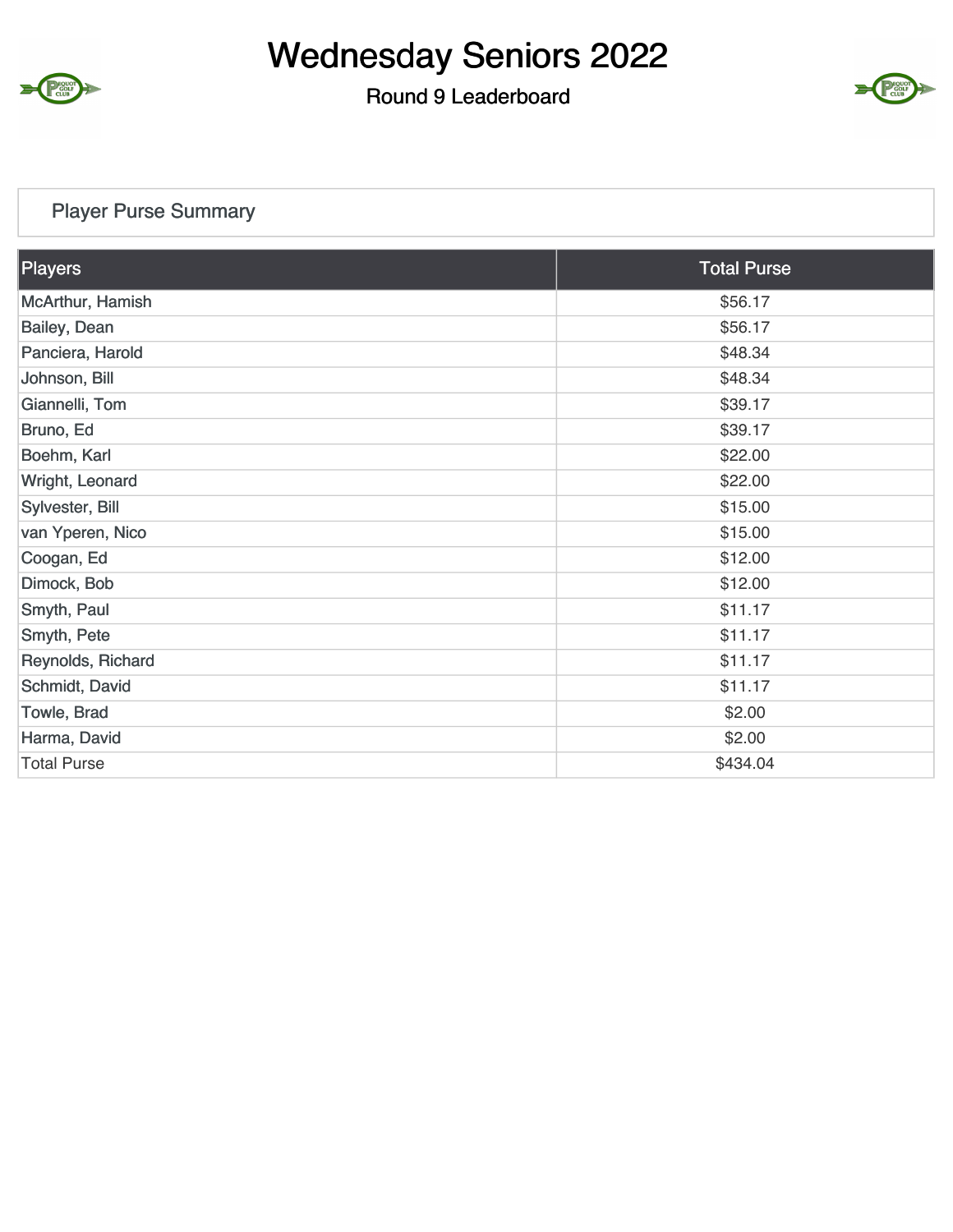

#### Round 9 Leaderboard



#### Wed Seniors 2 Man Scramble 5/31

| Players                                                                                                          | To Par<br><b>Net</b>                                                                                                     | <b>Total</b><br><b>Net</b> | Purse                                                                                                                                                                                                 |
|------------------------------------------------------------------------------------------------------------------|--------------------------------------------------------------------------------------------------------------------------|----------------------------|-------------------------------------------------------------------------------------------------------------------------------------------------------------------------------------------------------|
| McArthur, Hamish + Bailey, Dean<br><b>Pequot Golf Club</b>                                                       | $-10$                                                                                                                    | 60                         | \$64.00                                                                                                                                                                                               |
| Wright, Leonard + Boehm, Karl<br><b>Pequot Golf Club</b>                                                         | -8                                                                                                                       | 62                         | \$44.00                                                                                                                                                                                               |
| Coogan, Ed + Dimock, Bob<br><b>Pequot Golf Club</b>                                                              | $-7$                                                                                                                     | 63                         | \$24.00                                                                                                                                                                                               |
| Towle, Brad + Harma, David<br><b>Pequot Golf Club</b>                                                            | -6                                                                                                                       | 64                         | \$4.00                                                                                                                                                                                                |
| Reynolds, Richard + Schmidt, David<br>Pequot Golf Club                                                           | $-6$                                                                                                                     | 64                         | \$4.00                                                                                                                                                                                                |
| Smyth, Pete + Smyth, Paul<br><b>Pequot Golf Club</b>                                                             | -6                                                                                                                       | 64                         | \$4.00                                                                                                                                                                                                |
| Farwell, David + Wildes, Kevin<br><b>Pequot Golf Club</b>                                                        | $-5$                                                                                                                     | 65                         | \$0.00                                                                                                                                                                                                |
| Dias, Don + Greene, Keith<br><b>Pequot Golf Club</b>                                                             | $-5$                                                                                                                     | 65                         | \$0.00                                                                                                                                                                                                |
| Panciera, Harold + Johnson, Bill<br>Pequot Golf Club                                                             | -3                                                                                                                       | 67                         | \$0.00                                                                                                                                                                                                |
| Pucci, John + Nunes, Paul<br><b>Pequot Golf Club</b>                                                             | -3                                                                                                                       | 67                         | \$0.00                                                                                                                                                                                                |
| Giannelli, Tom + Bruno, Ed<br><b>Pequot Golf Club</b>                                                            | -3                                                                                                                       | 67                         | \$0.00                                                                                                                                                                                                |
| Petardi, James + Lacz, Peter<br><b>Pequot Golf Club</b>                                                          | $-2$                                                                                                                     | 68                         | \$0.00                                                                                                                                                                                                |
| Sylvester, Bill + van Yperen, Nico<br>Pequot Golf Club                                                           | $-2$                                                                                                                     | 68                         | \$0.00                                                                                                                                                                                                |
| Pullen, Rudy + Cerrone, Erick<br><b>Pequot Golf Club</b>                                                         | $-1$                                                                                                                     | 69                         | \$0.00                                                                                                                                                                                                |
| Theadore, Larry + Cahill, Tom<br>Pequot Golf Club                                                                | $-1$                                                                                                                     | 69                         | \$0.00                                                                                                                                                                                                |
| Banks, George + Milligan, James<br><b>Pequot Golf Club</b>                                                       | Ε                                                                                                                        | 70                         | \$0.00                                                                                                                                                                                                |
| Greider, Steve + Zugel, Frank<br>Pequot Golf Club                                                                | E                                                                                                                        | 70                         | \$0.00                                                                                                                                                                                                |
| Taylor, George + Beverly, Deane<br><b>Pequot Golf Club</b>                                                       | $+5$                                                                                                                     | 75                         | \$0.00                                                                                                                                                                                                |
| Total Purse Allocated: \$144.00                                                                                  |                                                                                                                          |                            |                                                                                                                                                                                                       |
| <b>Strokes</b>                                                                                                   |                                                                                                                          |                            |                                                                                                                                                                                                       |
| $\overline{2}$<br>$\overline{7}$<br>$\mathbf{3}$<br>$\overline{5}$<br>$6\phantom{1}$<br>$\overline{4}$<br>8<br>1 |                                                                                                                          |                            | 5 36 67                                                                                                                                                                                               |
|                                                                                                                  | McArthur, Hamish + Bailey, Dean (7)<br>(3)<br>(2)<br>$\overline{4}$<br>$\mathcal{F}$<br>$\overline{4}$<br>$\overline{4}$ |                            | 9 Out 10 11 12 13 14 15 16 17 18 In Total<br>$\boxed{4}$ $\boxed{3}$ $\boxed{3}$ $\boxed{3}$ $\boxed{3}$ $\boxed{4}$ $\boxed{3}$ $\boxed{3}$ $\boxed{4}$ $\boxed{4}$ $\boxed{4}$<br>$5 \n\sqrt[4]{4}$ |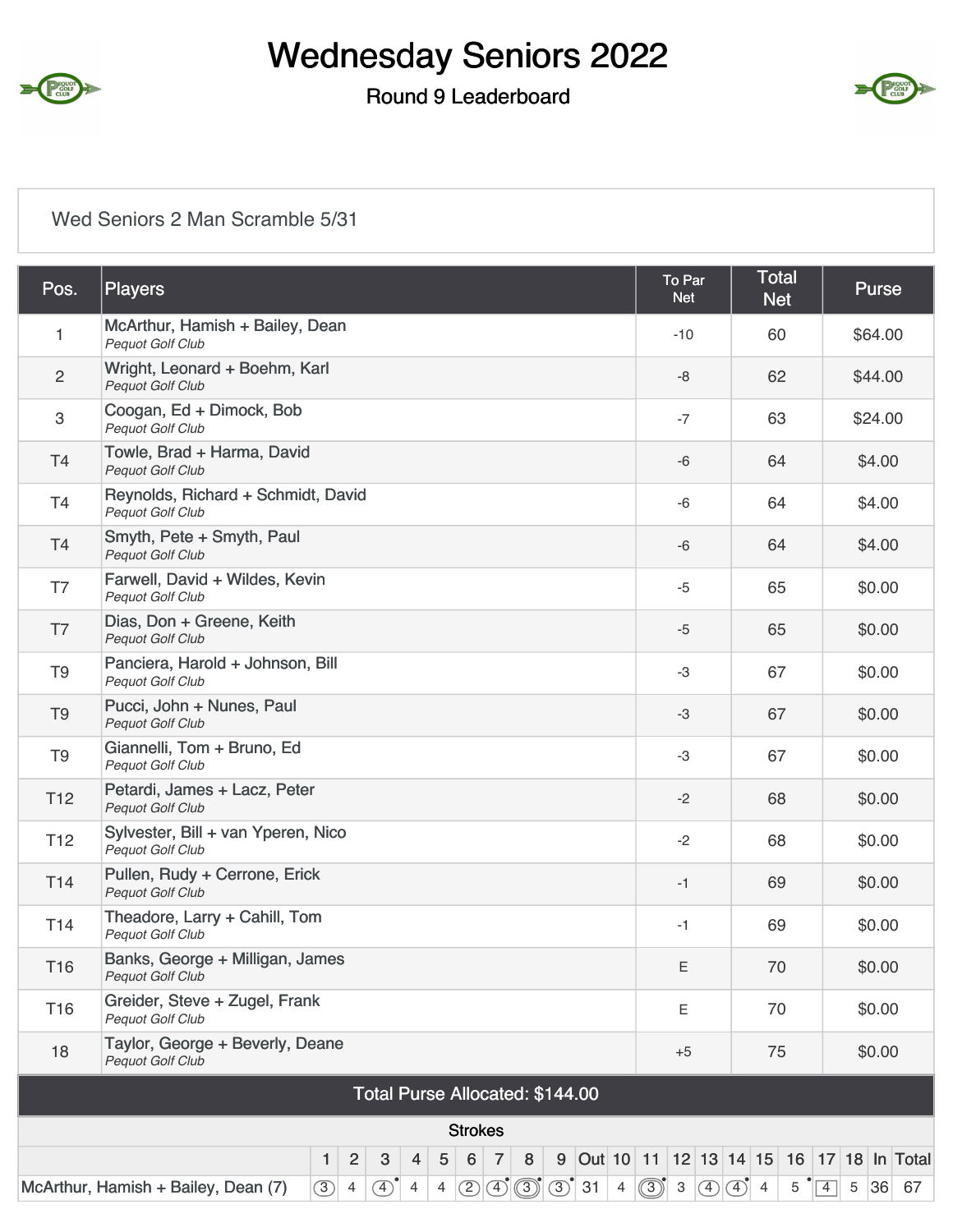



#### Round 9 Leaderboard

| Wright, Leonard + Boehm, Karl (10)        | $\left( 4\right)$ | 4                | $\left(4\right)$             | 3)             | $5^{\circ}$    | (2)            | 5                | 5                            | 3)             | 35 | 4              | $\left(4\right)$             | 3                 | $\boxed{5}$    | (4)                          | 4               | 5                            | 3              | 5                            | 37 | 72 |
|-------------------------------------------|-------------------|------------------|------------------------------|----------------|----------------|----------------|------------------|------------------------------|----------------|----|----------------|------------------------------|-------------------|----------------|------------------------------|-----------------|------------------------------|----------------|------------------------------|----|----|
| Coogan, Ed + Dimock, Bob (6)              | 4                 | 4                | $\left(4\right)$             | 3              | 4              | 3              | $\left(4\right)$ | 5                            | 3              | 34 | 4              | $\circled{4}$                | 3                 | 5              | $\left(4\right)$             | 4               | $\left( 4\right)$            | 3              | $\circled{4}$                | 35 | 69 |
| Towle, Brad + Harma, David (8)            | 4                 | 4                | 5                            | 4              | $\overline{4}$ | 3              | 5                | $\left( \overline{4}\right)$ | (3)            | 36 | 4              | $\circ$                      | 3                 | 5              | $\left( \overline{4}\right)$ | 3)              | $\left( \overline{4}\right)$ | 3              | 6                            | 36 | 72 |
| Reynolds, Richard + Schmidt, David<br>(5) | 4                 | 4                | $\left( \overline{4}\right)$ | 4              | $\circled{3}$  | 3              | 5                | $\boxed{4}$                  | 3              | 34 | 4              | $\sqrt{5}$                   | 3                 | 5              | $\left( \overline{4}\right)$ | 4               | $\left( \overline{4}\right)$ | (2)            | $\circ$                      | 35 | 69 |
| Smyth, Pete + Smyth, Paul (6)             | 4                 | 4                | $\circledS$                  | 4              | 4              | 3              | 5                | T)                           | 3              | 34 | 4              | $\circledS$                  | $\vert 4 \vert$   | Ŧ,             | $\left( \overline{4}\right)$ | $\overline{4}$  | 5                            | 4              | $\left( \overline{4}\right)$ | 36 | 70 |
| Farwell, David + Wildes, Kevin (6)        | $\circled{3}$     | 4                | $\circledast$                | 4              | $\overline{4}$ | 3              | $5^{\circ}$      | $\left( \overline{4}\right)$ | 3              | 34 | 4              | $\circ$                      | 3                 | 5              | $\left( 4\right)$            | 4               | $\boxed{4}$                  | 3              | $6\overline{6}$              | 37 | 71 |
| Dias, Don + Greene, Keith (7)             | 4                 | 3                | $\left(4\right)$             | $\circled{3}$  | 4              | 3              | 5                | $\left( \overline{4}\right)$ | $\overline{4}$ | 34 | 4              | 6                            | 3                 | $\boxed{4}$    | $\left( \overline{4}\right)$ | $\overline{4}$  | 5                            | 3              | 5                            | 38 | 72 |
| Panciera, Harold + Johnson, Bill (7)      | 5                 | $\overline{5}$   | $\left( \overline{4}\right)$ | $\circled{3}$  | 4              | $\overline{4}$ | $\ket{4}$        | 5                            | Ø              | 36 | 4              | F)                           | 3                 | 5              | 5                            | 3               | 5                            | 3              | 6                            | 38 | 74 |
| Pucci, John + Nunes, Paul (7)             | 4                 | 4                | $\left(4\right)$             | 4              | 4              | $\mathcal{D}$  | 5                | 5                            | 3              | 35 | 4              | 5                            | 3                 | 5              | $\left( 4\right)$            | 4               | 5                            | 3              | 6                            | 39 | 74 |
| Giannelli, Tom + Bruno, Ed (7)            | 5                 | $\left(3\right)$ | $\left( \overline{4}\right)$ | 4              | $\circled{3}$  | $\overline{4}$ | $\left(4\right)$ | 5                            | $\overline{4}$ | 36 | 4              | 5                            | 3                 | 5              | $\left(4\right)$             | 4               | 3)                           | $\overline{4}$ | $6\overline{6}$              | 38 | 74 |
| Petardi, James + Lacz, Peter (8)          | $\overline{5}$    | 4                | $\left( \overline{4}\right)$ | 3              | 4              | 3              | $\boxed{4}$      | 5                            | 4              | 36 | 4              | 5                            | 3                 | $\overline{6}$ | $\left( 4\right)$            | 4               | $\boxed{4}$                  | 4              | 6                            | 40 | 76 |
| Sylvester, Bill + van Yperen, Nico (13)   | $\left( 4\right)$ | 5                | 5                            | 4              | $\mathcal{A}$  | 3              | 5                | 6                            | $\circled{3}$  | 39 | 4              | $\left( \overline{4}\right)$ | 3                 | $\overline{7}$ | $\left(4\right)$             | 5               | 5                            | $\overline{4}$ | 6                            | 42 | 81 |
| Pullen, Rudy + Cerrone, Erick (8)         | $\overline{5}$    | 4                | $\left( \overline{4}\right)$ | 4              | 4              | $\overline{4}$ | $\boxed{4}$      | 5                            | $\overline{4}$ | 38 | $\overline{5}$ | 5                            | $\left( 2\right)$ | 5              | $\left( \overline{4}\right)$ | 4               | 5                            | 3              | 6                            | 39 | 77 |
| Theadore, Larry + Cahill, Tom (9)         | 5                 | 4                | 5                            | 4              | 4              | 3              | 5                | $\left( 4\right)$            | $\mathcal{F}$  | 37 | 4              | 5                            | 3                 | 5              | 5                            | $5\overline{)}$ | $\left( 4\right)$            | 3              | $\overline{7}$               | 41 | 78 |
| Banks, George + Milligan, James (6)       | $5\overline{)}$   | 4                | $\left( \overline{4}\right)$ | 4              | $\overline{4}$ | 3              | 5                | 5                            | 3              | 37 | 3              | 5                            | 3                 | 5              | 5                            | 4               | 5                            | 3              | 6                            | 39 | 76 |
| Greider, Steve + Zugel, Frank (7)         | $\overline{5}$    | 4                | 3)                           | 4              | $\overline{5}$ | 3              | $5^{\degree}$    | 5                            | $\circled{3}$  | 37 | 4              | 6                            | 3                 | $\boxed{4}$    | $\left(4\right)$             | 4               | 5                            | $\overline{4}$ | 6                            | 40 | 77 |
| Taylor, George + Beverly, Deane (12)      | 5                 | $\overline{5}$   |                              | $\overline{5}$ | 5              | 3              | 5                | $\left( \overline{4}\right)$ | 4              | 43 | 4              | 5                            | $\overline{4}$    | $\circ$        | 5                            | 5               |                              | 3              | 6                            | 44 | 87 |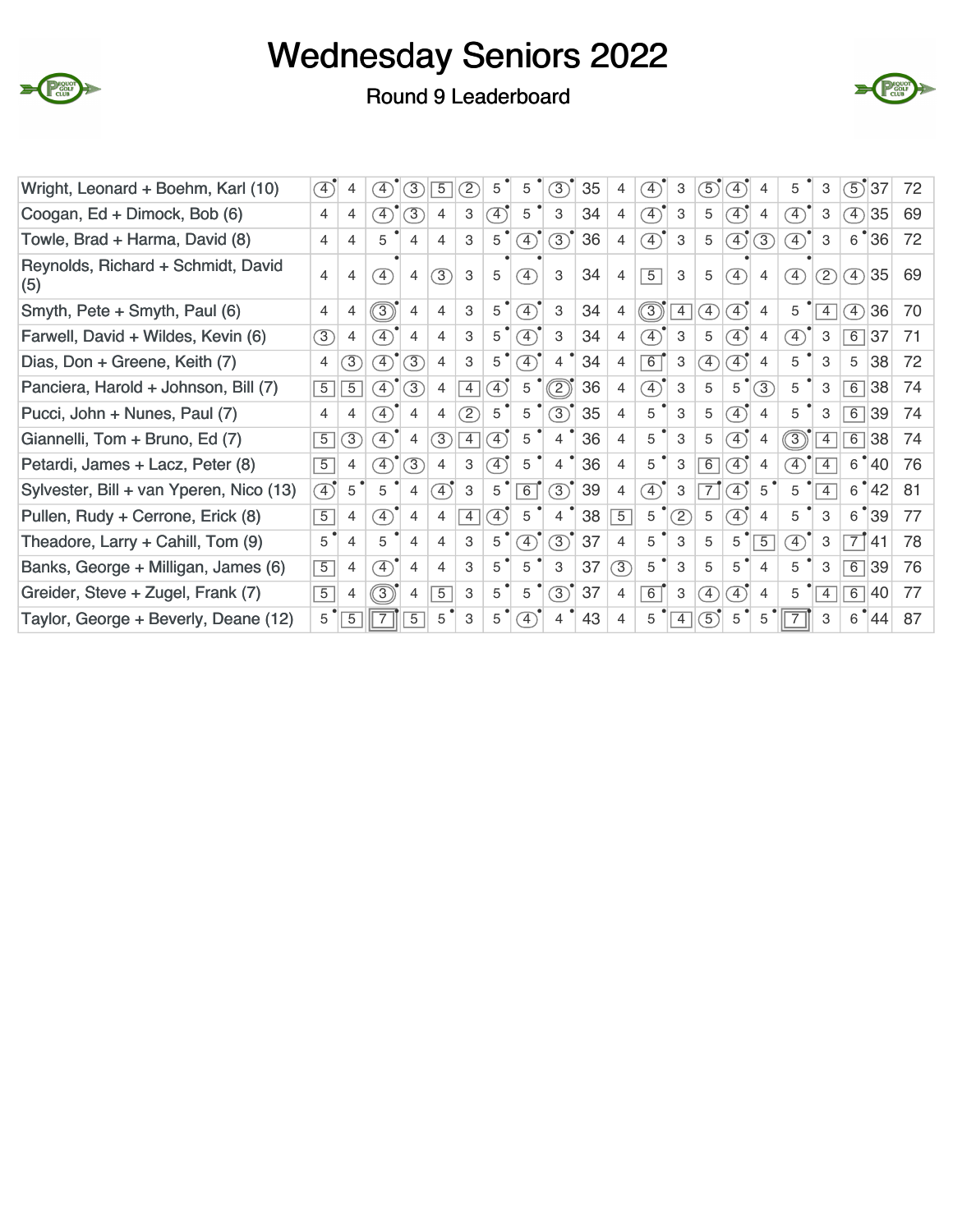

### Round 9 Leaderboard



#### Gross Skins - Gross Skins

| <b>Players</b>                                                | <b>Skins</b> | <b>Purse</b> | <b>Details</b>            |
|---------------------------------------------------------------|--------------|--------------|---------------------------|
| Panciera, Harold + Johnson, Bill<br><b>Pequot Golf Club</b>   | 2            | \$36.67      | Birdie on 9, Birdie on 15 |
| Giannelli, Tom + Bruno, Ed<br><b>Pequot Golf Club</b>         |              | \$18.33      | Birdie on 16              |
| McArthur, Hamish + Bailey, Dean<br><b>Pequot Golf Club</b>    |              | \$18.33      | Birdie on 8               |
| Reynolds, Richard + Schmidt, David<br><b>Pequot Golf Club</b> |              | \$18.33      | Birdie on 17              |
| Smyth, Pete + Smyth, Paul<br><b>Pequot Golf Club</b>          |              | \$18.33      | Birdie on 3               |

#### Total Purse Allocated: \$109.99

| <b>Hole</b>      | Par            | Score          |   |                | <b>Won</b>                         |                |                |                |                |   |                                  |                                                                          |                 |                |   |         | <b>Tie</b> |            |                                                          |    |    |    |                |
|------------------|----------------|----------------|---|----------------|------------------------------------|----------------|----------------|----------------|----------------|---|----------------------------------|--------------------------------------------------------------------------|-----------------|----------------|---|---------|------------|------------|----------------------------------------------------------|----|----|----|----------------|
| $\mathbf{1}$     | $\overline{4}$ | 3              |   |                |                                    |                |                |                |                |   |                                  | Farwell, David + Wildes, Kevin and McArthur, Hamish + Bailey, Dean       |                 |                |   |         |            |            |                                                          |    |    |    |                |
| 2                | 4              | 3              |   |                |                                    |                |                |                |                |   |                                  |                                                                          |                 |                |   |         |            |            | Dias, Don + Greene, Keith and Giannelli, Tom + Bruno, Ed |    |    |    |                |
| 3                | 4              | 3              |   |                | Smyth, Pete + Smyth, Paul          |                |                |                |                |   |                                  |                                                                          |                 |                |   |         |            |            |                                                          |    |    |    |                |
| 4                | 4              | 3              |   |                |                                    |                |                |                |                |   |                                  | Coogan, Ed + Dimock, Bob, Dias, Don + Greene, Keith and 2 other          |                 |                |   |         |            |            |                                                          |    |    |    |                |
| 5                | 4              | 3              |   |                |                                    |                |                |                |                |   |                                  | Giannelli, Tom + Bruno, Ed and Reynolds, Richard + Schmidt, David        |                 |                |   |         |            |            |                                                          |    |    |    |                |
| 6                | 3              | $\overline{2}$ |   |                |                                    |                |                |                |                |   |                                  | McArthur, Hamish + Bailey, Dean, Pucci, John + Nunes, Paul and 1 other   |                 |                |   |         |            |            |                                                          |    |    |    |                |
| $\overline{7}$   | $\overline{4}$ | $\overline{4}$ |   |                |                                    |                |                |                |                |   |                                  | Coogan, Ed + Dimock, Bob, Giannelli, Tom + Bruno, Ed and 2 other         |                 |                |   |         |            |            |                                                          |    |    |    |                |
| 8                | 4              | 3              |   |                | McArthur, Hamish + Bailey, Dean    |                |                |                |                |   |                                  |                                                                          |                 |                |   |         |            |            |                                                          |    |    |    |                |
| 9                | 3              | 2              |   |                | Panciera, Harold + Johnson, Bill   |                |                |                |                |   |                                  |                                                                          |                 |                |   |         |            |            |                                                          |    |    |    |                |
| 10               | 4              | $\overline{4}$ |   |                |                                    |                |                |                |                |   |                                  | Coogan, Ed + Dimock, Bob, Dias, Don + Greene, Keith and 10 other         |                 |                |   |         |            |            |                                                          |    |    |    |                |
| 11               | 4              | 3              |   |                |                                    |                |                |                |                |   |                                  | McArthur, Hamish + Bailey, Dean and Smyth, Pete + Smyth, Paul            |                 |                |   |         |            |            |                                                          |    |    |    |                |
| 12               | 3              | 3              |   |                |                                    |                |                |                |                |   |                                  | Coogan, Ed + Dimock, Bob, Dias, Don + Greene, Keith and 8 other          |                 |                |   |         |            |            |                                                          |    |    |    |                |
| 13               | 5              | $\overline{4}$ |   |                |                                    |                |                |                |                |   |                                  | Dias, Don + Greene, Keith, McArthur, Hamish + Bailey, Dean and 1 other   |                 |                |   |         |            |            |                                                          |    |    |    |                |
| 14               | 4              | $\overline{4}$ |   |                |                                    |                |                |                |                |   |                                  | Coogan, Ed + Dimock, Bob, Dias, Don + Greene, Keith and 7 other          |                 |                |   |         |            |            |                                                          |    |    |    |                |
| 15               | 4              | 3              |   |                | Panciera, Harold + Johnson, Bill   |                |                |                |                |   |                                  |                                                                          |                 |                |   |         |            |            |                                                          |    |    |    |                |
| 16               | 4              | 3              |   |                | Giannelli, Tom + Bruno, Ed         |                |                |                |                |   |                                  |                                                                          |                 |                |   |         |            |            |                                                          |    |    |    |                |
| 17               | 3              | $\overline{2}$ |   |                | Reynolds, Richard + Schmidt, David |                |                |                |                |   |                                  |                                                                          |                 |                |   |         |            |            |                                                          |    |    |    |                |
| 18               | 5              | $\overline{4}$ |   |                |                                    |                |                |                |                |   |                                  | Coogan, Ed + Dimock, Bob, Reynolds, Richard + Schmidt, David and 1 other |                 |                |   |         |            |            |                                                          |    |    |    |                |
|                  |                |                | 1 | $\overline{2}$ | 3                                  | $\overline{4}$ | 5              | 6              | $\overline{7}$ | 8 | 9                                | Out <sub>1</sub>                                                         | 10 <sup>1</sup> | 11             |   | $12$ 13 | 14         | 15         | 16                                                       | 17 | 18 | In | Total          |
|                  |                |                |   |                |                                    |                |                |                |                |   | Panciera, Harold + Johnson, Bill |                                                                          |                 |                |   |         |            |            |                                                          |    |    |    |                |
| Johnson, Bill    |                |                |   |                |                                    |                |                |                |                |   |                                  | 1                                                                        |                 |                |   |         |            |            |                                                          |    |    | 1  | $\overline{c}$ |
| Panciera, Harold |                |                | 5 | 5              | 4                                  | 3              | $\overline{4}$ | $\overline{4}$ | $\overline{4}$ | 5 | $\widehat{2}$                    | 1                                                                        | 4               | $\overline{4}$ | 3 | 5       | 5          | $\sqrt{3}$ | 5                                                        | 3  | 6  | 1. | $\overline{c}$ |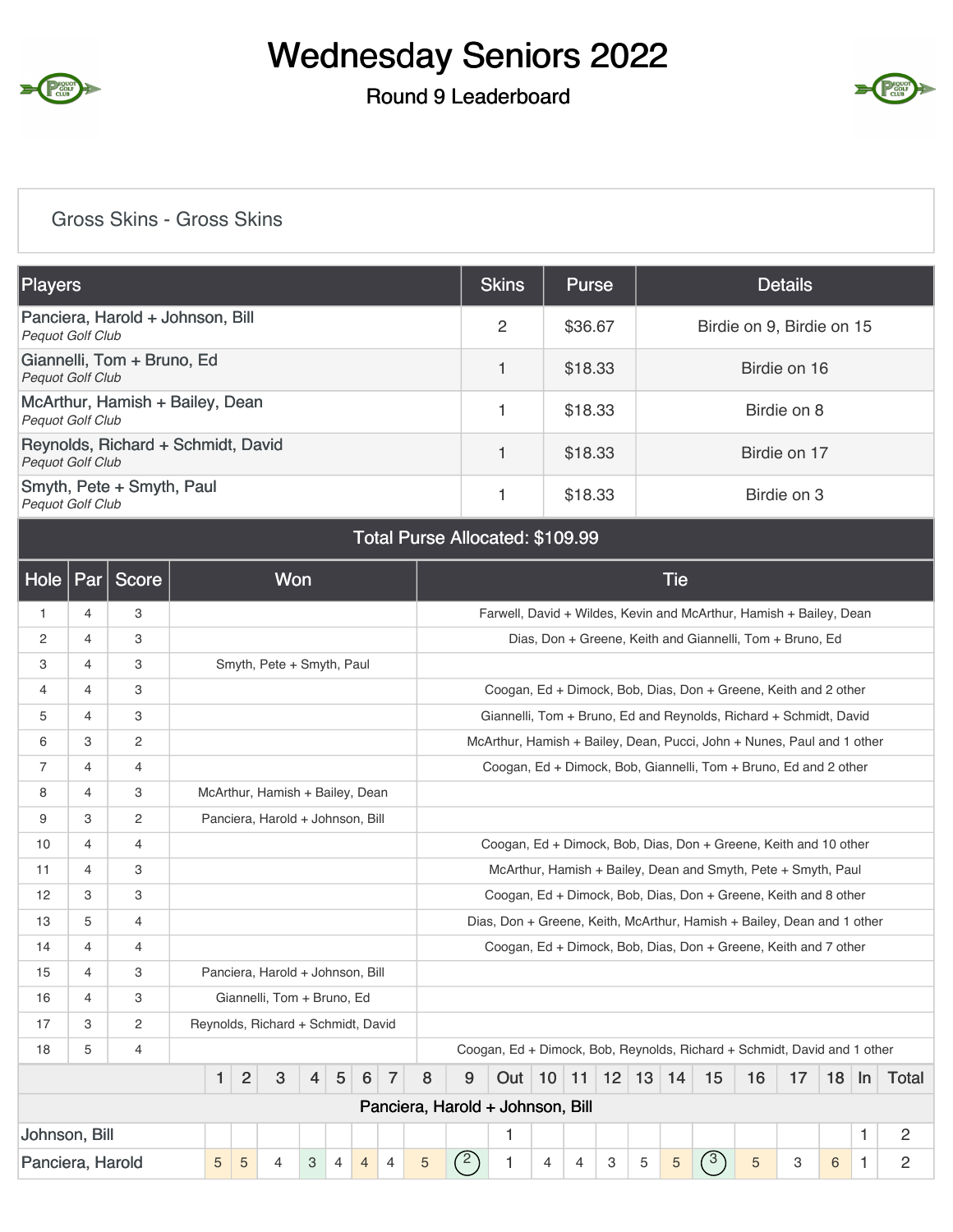





|                                                                                                                                                                                                                                                                                                                                                                                    | 5                         | 5                         | 4                       | 3                         | 4                         | 4                         | $\overline{4}$ | 5                                              | $\binom{2}{ }$                     |                |                |                |                           |                |                |                |                |                         |                |              |                     |
|------------------------------------------------------------------------------------------------------------------------------------------------------------------------------------------------------------------------------------------------------------------------------------------------------------------------------------------------------------------------------------|---------------------------|---------------------------|-------------------------|---------------------------|---------------------------|---------------------------|----------------|------------------------------------------------|------------------------------------|----------------|----------------|----------------|---------------------------|----------------|----------------|----------------|----------------|-------------------------|----------------|--------------|---------------------|
| <b>Gross Score</b>                                                                                                                                                                                                                                                                                                                                                                 | 1                         | 4                         | 4                       | 3                         | 5                         | 5                         | $\sqrt{3}$     | 5                                              | 3                                  | 6              | 1.             | $\overline{2}$ |                           |                |                |                |                |                         |                |              |                     |
|                                                                                                                                                                                                                                                                                                                                                                                    |                           |                           |                         |                           |                           |                           |                |                                                | Giannelli, Tom + Bruno, Ed         |                |                |                |                           |                |                |                |                |                         |                |              |                     |
| Bruno, Ed                                                                                                                                                                                                                                                                                                                                                                          |                           |                           |                         |                           |                           |                           |                |                                                |                                    | 0              |                |                |                           |                |                |                |                |                         |                | 1            | 1                   |
| Giannelli, Tom                                                                                                                                                                                                                                                                                                                                                                     | 5                         | 3                         | $\overline{4}$          | $\overline{4}$            | $\ensuremath{\mathsf{3}}$ | $\overline{4}$            | $\overline{4}$ | 5                                              | $\overline{4}$                     | 0              | $\overline{4}$ | $\overline{5}$ | 3                         | 5              | $\overline{4}$ | 4              | $\circled{3}$  | $\overline{4}$          | $\,6\,$        | 1            | 1                   |
| <b>Gross Score</b>                                                                                                                                                                                                                                                                                                                                                                 | 5                         | 3                         | 4                       | 4                         | 3                         | 4                         | $\overline{4}$ | 5                                              | $\overline{4}$                     | 0              | 4              | 5              | 3                         | 5              | $\overline{4}$ | 4              | $\circled{3}$  | $\overline{\mathbf{4}}$ | 6              | $\mathbf{1}$ | 1                   |
|                                                                                                                                                                                                                                                                                                                                                                                    |                           |                           |                         |                           |                           |                           |                |                                                | McArthur, Hamish + Bailey, Dean    |                |                |                |                           |                |                |                |                |                         |                |              |                     |
| Bailey, Dean                                                                                                                                                                                                                                                                                                                                                                       |                           |                           |                         |                           |                           |                           |                |                                                |                                    | 1              |                |                |                           |                |                |                |                |                         |                | $\mathbf 0$  | 1                   |
| McArthur, Hamish                                                                                                                                                                                                                                                                                                                                                                   | $\ensuremath{\mathsf{3}}$ | $\overline{4}$            | $\overline{4}$          | $\overline{4}$            | $\overline{4}$            | $\sqrt{2}$                | $\overline{4}$ | $\left( \begin{matrix} 3 \end{matrix} \right)$ | 3                                  | 1              | $\overline{4}$ | 3              | $\mathbf{3}$              | $\overline{4}$ | $\overline{4}$ | $\overline{4}$ | 5              | $\overline{4}$          | 5              | $\mathbf 0$  | 1                   |
| <b>Gross Score</b>                                                                                                                                                                                                                                                                                                                                                                 | 3                         | $\overline{4}$            | $\overline{\mathbf{4}}$ | $\overline{4}$            | $\overline{4}$            | $\overline{2}$            | $\overline{4}$ | $\mathcal{C}$                                  | 3                                  | 1              | $\overline{4}$ | 3              | 3                         | $\overline{4}$ | $\overline{4}$ | 4              | 5              | $\overline{4}$          | 5              | $\mathbf 0$  | $\mathbf{1}$        |
|                                                                                                                                                                                                                                                                                                                                                                                    |                           |                           |                         |                           |                           |                           |                |                                                | Reynolds, Richard + Schmidt, David |                |                |                |                           |                |                |                |                |                         |                |              |                     |
| Schmidt, David                                                                                                                                                                                                                                                                                                                                                                     |                           |                           |                         |                           |                           |                           |                |                                                |                                    | 0              |                |                |                           |                |                |                |                |                         |                | $\mathbf{1}$ | 1                   |
| Reynolds, Richard                                                                                                                                                                                                                                                                                                                                                                  | $\overline{4}$            | $\overline{4}$            | $\overline{4}$          | $\overline{4}$            | $\ensuremath{\mathsf{3}}$ | $\ensuremath{\mathsf{3}}$ | $\overline{5}$ | $\overline{4}$                                 | 3                                  | $\overline{0}$ | 4              | 5              | 3                         | 5              | $\overline{4}$ | $\overline{4}$ | $\overline{4}$ | $\circled{2}$           | $\overline{4}$ | $\mathbf{1}$ | 1                   |
| <b>Gross Score</b>                                                                                                                                                                                                                                                                                                                                                                 | 4                         | $\overline{4}$            | 4                       | $\overline{4}$            | $\ensuremath{\mathsf{3}}$ | $\ensuremath{\mathsf{3}}$ | 5              | 4                                              | 3                                  | $\mathbf 0$    | $\overline{4}$ | 5              | 3                         | 5              | $\overline{4}$ | 4              | 4              | $\mathcal{D}$           | 4              | $\mathbf{1}$ | 1                   |
| Smyth, Pete + Smyth, Paul<br>0<br>Smyth, Paul<br>1<br>$\overline{4}$<br>$\,3$<br>$\overline{4}$<br>$\overline{4}$<br>$\overline{5}$<br>1<br>5<br>$\overline{0}$<br>Smyth, Pete<br>$\overline{4}$<br>$\overline{4}$<br>$\overline{4}$<br>$\ensuremath{\mathsf{3}}$<br>$\overline{4}$<br>$\overline{4}$<br>$\overline{4}$<br>$\overline{4}$<br>$\overline{4}$<br>$\overline{4}$<br>3 |                           |                           |                         |                           |                           |                           |                |                                                |                                    |                |                |                |                           |                |                |                |                |                         |                |              |                     |
| 1                                                                                                                                                                                                                                                                                                                                                                                  |                           |                           |                         |                           |                           |                           |                |                                                |                                    |                |                |                |                           |                |                |                |                |                         |                |              |                     |
|                                                                                                                                                                                                                                                                                                                                                                                    |                           |                           | $\binom{3}{}$           |                           |                           |                           |                |                                                |                                    |                |                |                |                           |                |                |                |                |                         |                |              | 1                   |
| <b>Gross Score</b>                                                                                                                                                                                                                                                                                                                                                                 | $\overline{4}$            | 4                         | $\widehat{3}$           | 4                         | 4                         | $\mathbf{3}$              | 5              | 4                                              | 3                                  | 1              | $\overline{4}$ | 3              | $\overline{4}$            | 4              | $\overline{4}$ | 4              | 5              | $\overline{4}$          | $\overline{4}$ | $\mathbf 0$  | 1                   |
| Pucci, John + Nunes, Paul<br>Nunes, Paul<br>0<br>0<br>Pucci, John<br>$\overline{4}$<br>$\overline{4}$<br>$\sqrt{2}$<br>5<br>$\overline{4}$<br>$\overline{4}$<br>$\overline{4}$<br>5<br>3                                                                                                                                                                                           |                           |                           |                         |                           |                           |                           |                |                                                |                                    |                |                |                |                           |                |                |                |                |                         |                |              |                     |
|                                                                                                                                                                                                                                                                                                                                                                                    |                           |                           |                         |                           |                           |                           |                |                                                |                                    |                |                |                |                           |                |                |                |                |                         |                | 0            | 0                   |
|                                                                                                                                                                                                                                                                                                                                                                                    |                           |                           |                         |                           |                           |                           |                |                                                |                                    |                | $\overline{4}$ | $\overline{5}$ | 3                         | 5              | $\overline{4}$ | $\overline{4}$ | 5              | 3                       | 6              | $\mathbf 0$  | 0                   |
| <b>Gross Score</b>                                                                                                                                                                                                                                                                                                                                                                 | 4                         | $\overline{4}$            | $\overline{4}$          | 4                         | $\overline{4}$            | $\sqrt{2}$                | $\sqrt{5}$     | 5                                              | 3                                  | $\overline{0}$ | $\overline{4}$ | 5              | 3                         | 5              | $\overline{4}$ | $\overline{4}$ | 5              | 3                       | 6              | $\mathbf 0$  | $\pmb{0}$           |
|                                                                                                                                                                                                                                                                                                                                                                                    |                           |                           |                         |                           |                           |                           |                |                                                | Wright, Leonard                    |                |                |                |                           |                |                |                |                |                         |                |              |                     |
| Wright, Leonard                                                                                                                                                                                                                                                                                                                                                                    | 4                         | 4                         | 4                       | 3                         | 5                         | $\overline{c}$            | $\sqrt{5}$     | 5                                              | 3                                  | 0              | 4              | $\overline{4}$ | 3                         | 5              | 4              | 4              | 5              | 3                       | 5              | 0            | 0                   |
| <b>Gross Score</b>                                                                                                                                                                                                                                                                                                                                                                 | $\overline{4}$            | $\overline{4}$            | 4                       | 3                         | $\sqrt{5}$                | $\overline{c}$            | 5              | 5                                              | 3                                  | $\overline{0}$ | 4              | 4              | 3                         | 5              | 4              | 4              | 5              | 3                       | 5              | $\mathbf 0$  | $\bf{0}$            |
|                                                                                                                                                                                                                                                                                                                                                                                    |                           |                           |                         |                           |                           |                           |                |                                                | Farwell, David + Wildes, Kevin     |                |                |                |                           |                |                |                |                |                         |                |              |                     |
| Wildes, Kevin                                                                                                                                                                                                                                                                                                                                                                      |                           |                           |                         |                           |                           |                           |                |                                                |                                    | 0              |                |                |                           |                |                |                |                |                         |                | $\mathbf 0$  | 0                   |
| Farwell, David                                                                                                                                                                                                                                                                                                                                                                     | $\,3$                     | $\overline{4}$            | $\overline{4}$          | $\overline{4}$            | $\overline{4}$            | $\,3$                     | $\overline{5}$ | $\overline{4}$                                 | 3                                  | $\mathbf 0$    | $\overline{4}$ | $\overline{4}$ | $\ensuremath{\mathsf{3}}$ | 5              | $\overline{4}$ | $\overline{4}$ | $\overline{4}$ | 3                       | $\,6$          | $\mathbf 0$  | $\mathsf{O}\xspace$ |
| <b>Gross Score</b>                                                                                                                                                                                                                                                                                                                                                                 | $\ensuremath{\mathsf{3}}$ | $\overline{4}$            | $\overline{4}$          | 4                         | $\overline{4}$            | $\ensuremath{\mathsf{3}}$ | 5              | $\overline{4}$                                 | 3                                  | 0              | 4              | $\overline{4}$ | 3                         | 5              | $\overline{4}$ | 4              | 4              | 3                       | 6              | $\mathbf 0$  | $\pmb{0}$           |
|                                                                                                                                                                                                                                                                                                                                                                                    |                           |                           |                         |                           |                           |                           |                |                                                | Coogan, Ed + Dimock, Bob           |                |                |                |                           |                |                |                |                |                         |                |              |                     |
| Dimock, Bob                                                                                                                                                                                                                                                                                                                                                                        |                           |                           |                         |                           |                           |                           |                |                                                |                                    | 0              |                |                |                           |                |                |                |                |                         |                | $\mathbf 0$  | 0                   |
| Coogan, Ed                                                                                                                                                                                                                                                                                                                                                                         | 4                         | $\overline{4}$            | $\overline{4}$          | 3                         | $\overline{4}$            | $\ensuremath{\mathsf{3}}$ | $\overline{4}$ | 5                                              | 3                                  | $\overline{0}$ | $\overline{4}$ | $\overline{4}$ | 3                         | 5              | $\overline{4}$ | $\overline{4}$ | $\overline{4}$ | 3                       | $\overline{4}$ | $\mathbf 0$  | 0                   |
| <b>Gross Score</b>                                                                                                                                                                                                                                                                                                                                                                 | 4                         | $\overline{4}$            | $\overline{4}$          | $\sqrt{3}$                | $\overline{4}$            | $\mathbf{3}$              | $\overline{4}$ | 5                                              | 3                                  | $\mathbf 0$    | 4              | $\overline{4}$ | $\mathbf{3}$              | 5              | $\overline{4}$ | $\overline{4}$ | $\overline{4}$ | 3                       | 4              | $\mathbf 0$  | $\pmb{0}$           |
|                                                                                                                                                                                                                                                                                                                                                                                    |                           |                           |                         |                           |                           |                           |                |                                                | Dias, Don + Greene, Keith          |                |                |                |                           |                |                |                |                |                         |                |              |                     |
| Greene, Keith                                                                                                                                                                                                                                                                                                                                                                      |                           |                           |                         |                           |                           |                           |                |                                                |                                    | 0              |                |                |                           |                |                |                |                |                         |                | $\mathbf 0$  | 0                   |
| Dias, Don                                                                                                                                                                                                                                                                                                                                                                          | 4                         | $\ensuremath{\mathsf{3}}$ | 4                       | $\ensuremath{\mathsf{3}}$ | $\overline{4}$            | $\mathbf{3}$              | 5              | $\overline{4}$                                 | $\overline{4}$                     | $\mathbf 0$    | $\overline{4}$ | $6\,$          | $\mathbf{3}$              | $\overline{4}$ | $\overline{4}$ | $\overline{4}$ | 5              | 3                       | 5              | $\mathbf 0$  | 0                   |
| <b>Gross Score</b>                                                                                                                                                                                                                                                                                                                                                                 | 4                         | $\ensuremath{\mathsf{3}}$ | $\overline{4}$          | $\sqrt{3}$                | $\overline{4}$            | $\ensuremath{\mathsf{3}}$ | 5              | $\overline{4}$                                 | $\overline{4}$                     | $\mathbf 0$    | $\overline{4}$ | 6              | 3                         | $\overline{4}$ | $\overline{4}$ | $\overline{4}$ | 5              | 3                       | 5              | $\mathbf 0$  | $\mathbf 0$         |
|                                                                                                                                                                                                                                                                                                                                                                                    |                           |                           |                         |                           |                           |                           |                |                                                | Taylor, George + Beverly, Deane    |                |                |                |                           |                |                |                |                |                         |                |              |                     |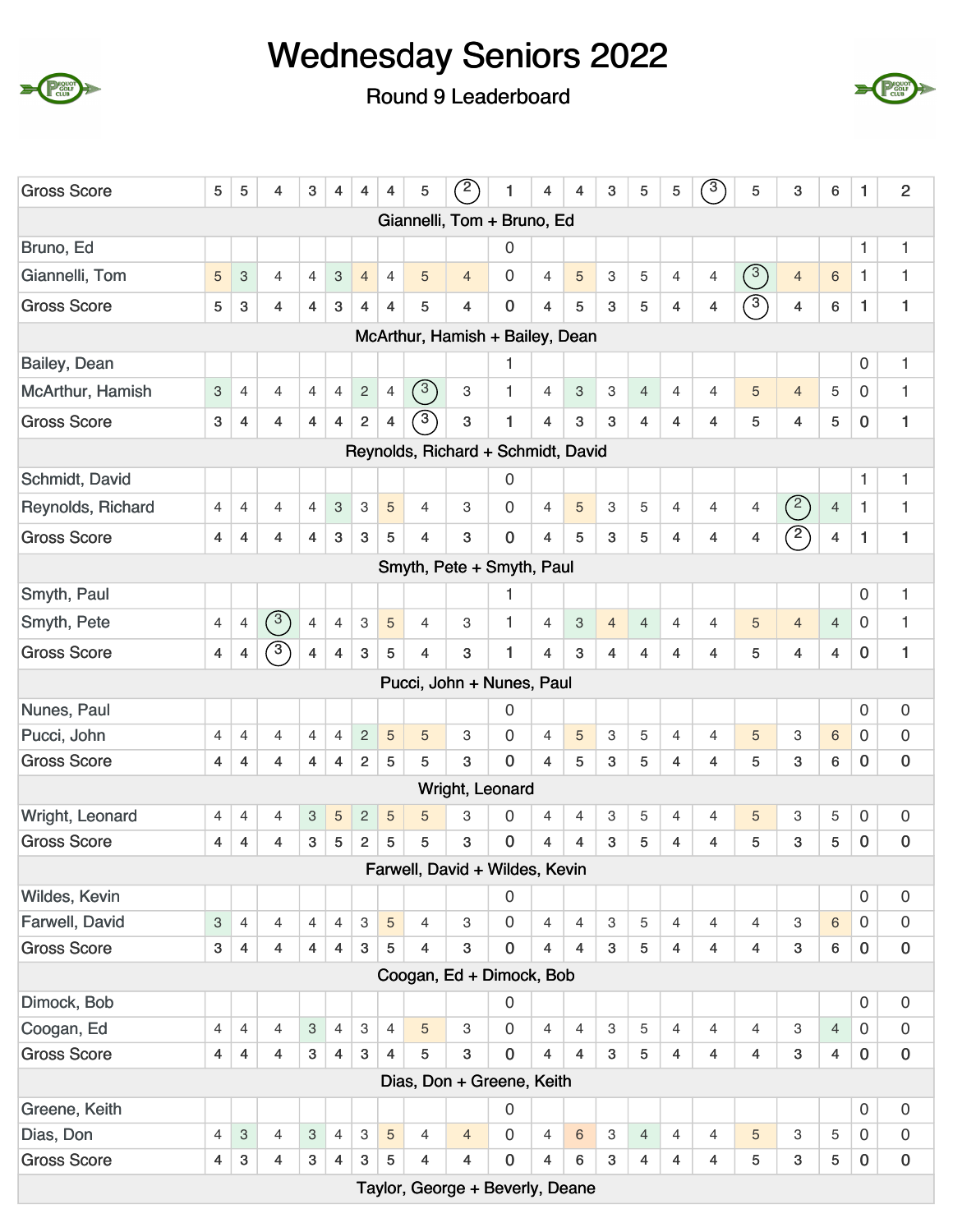

Round 9 Leaderboard



| Beverly, Deane                  |                                              |   |                |                |   |   |   |                       |                | 0             |                |     |                |       |   |   |                |   |                | 0              | 0           |
|---------------------------------|----------------------------------------------|---|----------------|----------------|---|---|---|-----------------------|----------------|---------------|----------------|-----|----------------|-------|---|---|----------------|---|----------------|----------------|-------------|
| Taylor, George                  | 5                                            | 5 | $\overline{7}$ | 5              | 5 | 3 | 5 | $\overline{4}$        | $\overline{4}$ | 0             | $\overline{4}$ | 5   | $\overline{4}$ | 5     | 5 | 5 | $\overline{7}$ | 3 | 6              | 0              | 0           |
| <b>Gross Score</b>              | 5                                            | 5 | 7              | 5              | 5 | 3 | 5 | 4                     | 4              | 0             | 4              | 5   | 4              | 5     | 5 | 5 | 7              | 3 | 6              | 0              | $\mathbf 0$ |
|                                 |                                              |   |                |                |   |   |   |                       |                |               |                |     |                |       |   |   |                |   |                |                |             |
| Cahill, Tom                     | Theadore, Larry + Cahill, Tom<br>0<br>0<br>0 |   |                |                |   |   |   |                       |                |               |                |     |                |       |   |   |                |   |                |                |             |
| Theadore, Larry                 | 5                                            | 4 | 5              | 4              | 4 | 3 | 5 | $\overline{4}$        | 3              | 0             | $\overline{4}$ | 5   | 3              | 5     | 5 | 5 | 4              | 3 | $\overline{ }$ | $\overline{0}$ | $\Omega$    |
| <b>Gross Score</b>              | 5                                            | 4 | 5              | $\overline{4}$ | 4 | 3 | 5 | 4                     | 3              | 0             | 4              | 5   | 3              | 5     | 5 | 5 | 4              | 3 | ⇁              | 0              | $\bf{0}$    |
| <b>Starting Hole Start Hole</b> |                                              |   |                |                |   |   |   | Eagle or Better Eagle |                | <b>Birdie</b> |                | Par |                | Bogey |   |   |                |   |                |                |             |

Double Bogey or Worse Dbl. Bogey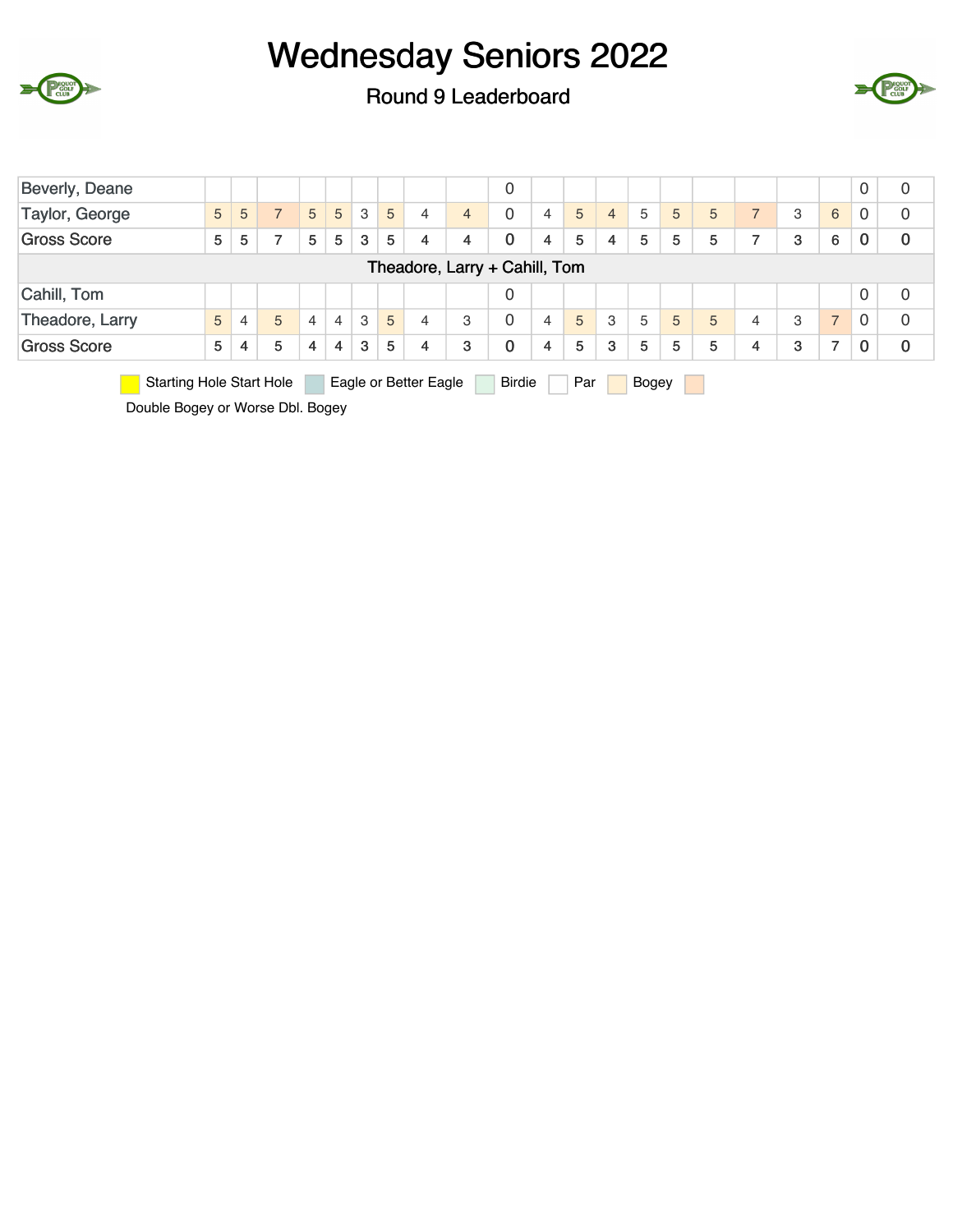

### Round 9 Leaderboard



#### Net Skins - Net Skins

| <b>Players</b>                                                | <b>Skins</b> | <b>Purse</b> | <b>Details</b>          |
|---------------------------------------------------------------|--------------|--------------|-------------------------|
| Panciera, Harold + Johnson, Bill<br><b>Pequot Golf Club</b>   | 2            | \$60.00      | Eagle on 9, Eagle on 15 |
| Giannelli, Tom + Bruno, Ed<br><b>Pequot Golf Club</b>         | 2            | \$60.00      | Eagle on 5, Eagle on 16 |
| McArthur, Hamish + Bailey, Dean<br><b>Pequot Golf Club</b>    |              | \$30.00      | Eagle on 8              |
| Sylvester, Bill + van Yperen, Nico<br><b>Pequot Golf Club</b> |              | \$30.00      | Eagle on 14             |

#### Total Purse Allocated: \$180.00

| <b>Hole</b>        | Par            | <b>Score</b>          |                                    |              | Won            |                |                |                |                |                           |                |                                                                                 |   |                         |                |   | <b>Tie</b> |    |                                                                      |    |                |         |              |                |
|--------------------|----------------|-----------------------|------------------------------------|--------------|----------------|----------------|----------------|----------------|----------------|---------------------------|----------------|---------------------------------------------------------------------------------|---|-------------------------|----------------|---|------------|----|----------------------------------------------------------------------|----|----------------|---------|--------------|----------------|
| $\mathbf{1}$       | $\overline{4}$ | $\overline{2}$        |                                    |              |                |                |                |                |                |                           |                |                                                                                 |   |                         |                |   |            |    | Farwell, David + Wildes, Kevin and McArthur, Hamish + Bailey, Dean   |    |                |         |              |                |
| 2                  | 4              | $\overline{c}$        |                                    |              |                |                |                |                |                |                           |                |                                                                                 |   |                         |                |   |            |    | Dias, Don + Greene, Keith and Giannelli, Tom + Bruno, Ed             |    |                |         |              |                |
| 3                  | $\overline{4}$ | $\mathbf{2}$          |                                    |              |                |                |                |                |                |                           |                |                                                                                 |   |                         |                |   |            |    | Greider, Steve + Zugel, Frank and Smyth, Pete + Smyth, Paul          |    |                |         |              |                |
| 4                  | $\overline{4}$ | $\overline{2}$        |                                    |              |                |                |                |                |                |                           |                |                                                                                 |   |                         |                |   |            |    | Petardi, James + Lacz, Peter and Wright, Leonard + Boehm, Karl       |    |                |         |              |                |
| 5                  | $\overline{4}$ | $\mathbf{2}$          | Giannelli, Tom + Bruno, Ed         |              |                |                |                |                |                |                           |                |                                                                                 |   |                         |                |   |            |    |                                                                      |    |                |         |              |                |
| 6                  | 3              | 2                     |                                    |              |                |                |                |                |                |                           |                | McArthur, Hamish + Bailey, Dean, Pucci, John + Nunes, Paul and 3 other          |   |                         |                |   |            |    |                                                                      |    |                |         |              |                |
| $\overline{7}$     | $\overline{4}$ | 3                     |                                    |              |                |                |                |                |                |                           |                |                                                                                 |   |                         |                |   |            |    | Coogan, Ed + Dimock, Bob, Giannelli, Tom + Bruno, Ed and 6 other     |    |                |         |              |                |
| 8                  | $\overline{4}$ | $\overline{2}$        | McArthur, Hamish + Bailey, Dean    |              |                |                |                |                |                |                           |                |                                                                                 |   |                         |                |   |            |    |                                                                      |    |                |         |              |                |
| 9                  | 3              | $\mathbf{1}$          | Panciera, Harold + Johnson, Bill   |              |                |                |                |                |                |                           |                |                                                                                 |   |                         |                |   |            |    |                                                                      |    |                |         |              |                |
| 10                 | $\overline{4}$ | 3                     |                                    |              |                |                |                |                |                |                           |                | Banks, George + Milligan, James, Sylvester, Bill + van Yperen, Nico and 1 other |   |                         |                |   |            |    |                                                                      |    |                |         |              |                |
| 11                 | 4              | $\overline{c}$        |                                    |              |                |                |                |                |                |                           |                |                                                                                 |   |                         |                |   |            |    | McArthur, Hamish + Bailey, Dean and Smyth, Pete + Smyth, Paul        |    |                |         |              |                |
| 12                 | 3              | $\overline{c}$        |                                    |              |                |                |                |                |                |                           |                |                                                                                 |   |                         |                |   |            |    | Pullen, Rudy + Cerrone, Erick and Sylvester, Bill + van Yperen, Nico |    |                |         |              |                |
| 13                 | 5              | 3                     |                                    |              |                |                |                |                |                |                           |                |                                                                                 |   |                         |                |   |            |    | Dias, Don + Greene, Keith, Greider, Steve + Zugel, Frank and 2 other |    |                |         |              |                |
| 14                 | $\overline{4}$ | $\mathbf{2}$          | Sylvester, Bill + van Yperen, Nico |              |                |                |                |                |                |                           |                |                                                                                 |   |                         |                |   |            |    |                                                                      |    |                |         |              |                |
| 15                 | 4              | $\overline{2}$        | Panciera, Harold + Johnson, Bill   |              |                |                |                |                |                |                           |                |                                                                                 |   |                         |                |   |            |    |                                                                      |    |                |         |              |                |
| 16                 | $\overline{4}$ | $\overline{c}$        | Giannelli, Tom + Bruno, Ed         |              |                |                |                |                |                |                           |                |                                                                                 |   |                         |                |   |            |    |                                                                      |    |                |         |              |                |
| 17                 | 3              | $\overline{2}$        |                                    |              |                |                |                |                |                |                           |                | Panciera, Harold + Johnson, Bill, Pucci, John + Nunes, Paul and 5 other         |   |                         |                |   |            |    |                                                                      |    |                |         |              |                |
| 18                 | 5              | 3                     |                                    |              |                |                |                |                |                |                           |                | Coogan, Ed + Dimock, Bob, Reynolds, Richard + Schmidt, David and 1 other        |   |                         |                |   |            |    |                                                                      |    |                |         |              |                |
|                    |                |                       |                                    | $\mathbf{1}$ | $\overline{2}$ | $\sqrt{3}$     | $\overline{4}$ | 5              | 6              | $\overline{7}$            | 8              | 9                                                                               |   | Out   10   11   12   13 |                |   |            | 14 | 15                                                                   | 16 |                | $17$ 18 | $\ln$        | Total          |
|                    |                |                       |                                    |              |                |                |                |                |                |                           |                | Panciera, Harold + Johnson, Bill                                                |   |                         |                |   |            |    |                                                                      |    |                |         |              |                |
| Johnson, Bill (17) |                |                       |                                    |              |                |                |                |                |                |                           |                |                                                                                 | 1 |                         |                |   |            |    |                                                                      |    |                |         | 1            | 2              |
|                    |                | Panciera, Harold (14) |                                    | 5            | 5              | $\overline{4}$ | $\mathbf{3}$   | $\overline{4}$ | $\overline{4}$ | $\overline{4}$            | 5              | (2)                                                                             | 1 | $\overline{4}$          | $\overline{4}$ | 3 | 5          | 5  | $\circled{3}$                                                        | 5  | 3              | 6       | $\mathbf{1}$ | $\overline{2}$ |
| <b>Net Score</b>   |                |                       |                                    | 4            | 4              | 3              | 3              | 3              | 4              | $\ensuremath{\mathsf{3}}$ | $\overline{4}$ | 1                                                                               | 1 | 4                       | 3              | 3 | 4          | 4  | $\mathbf{2}$                                                         | 4  | $\overline{c}$ | 5       | 1            | $\overline{2}$ |
|                    |                |                       |                                    |              |                |                |                |                |                |                           |                | Giannelli, Tom + Bruno, Ed                                                      |   |                         |                |   |            |    |                                                                      |    |                |         |              |                |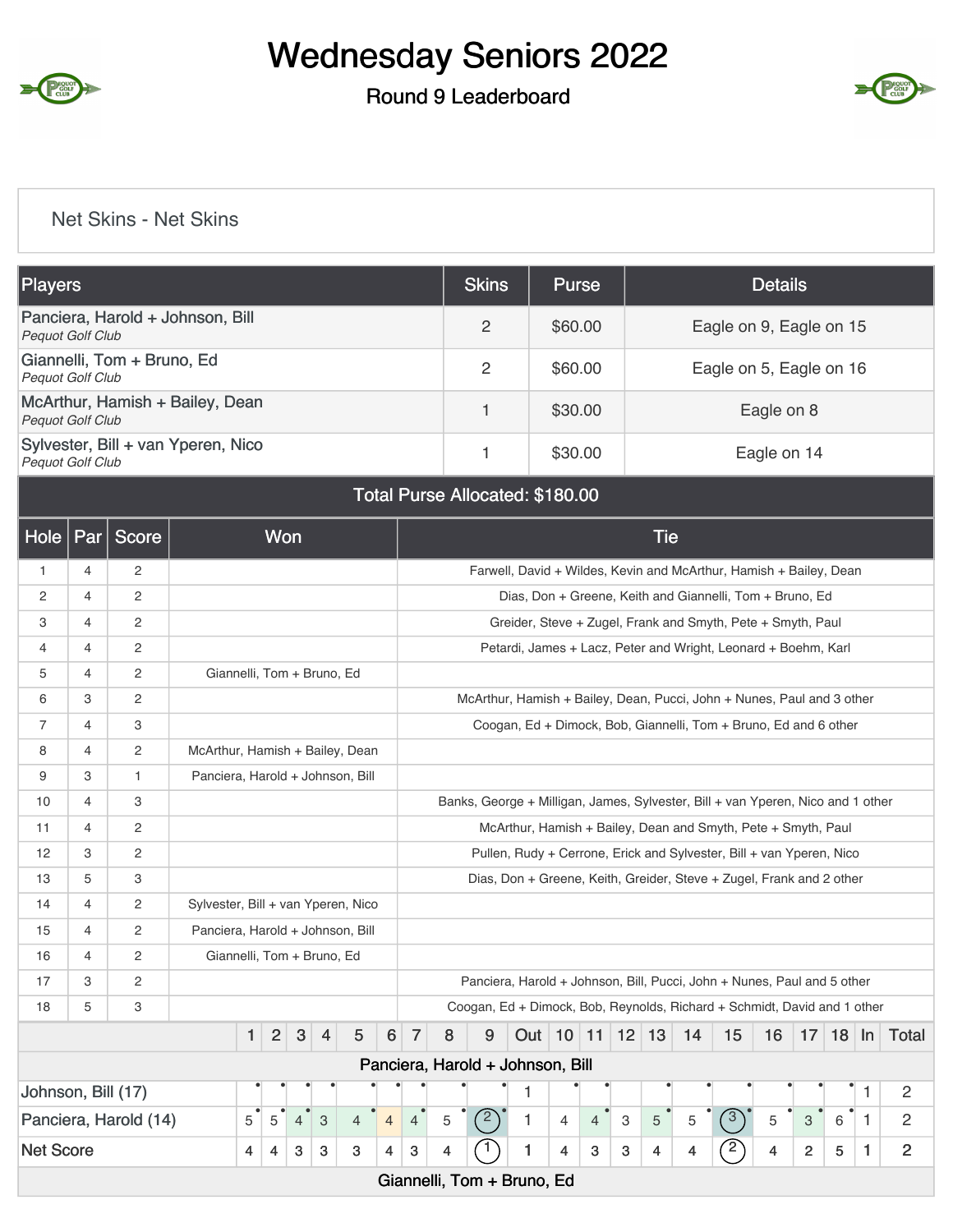





| Bruno, Ed (16)        |                |                           |                           |                |                  |                           |                           |                                    |                           | 1                |                |                           |                           |                  |                        |                  |                         |                           |                             | 1                   | $\overline{c}$      |
|-----------------------|----------------|---------------------------|---------------------------|----------------|------------------|---------------------------|---------------------------|------------------------------------|---------------------------|------------------|----------------|---------------------------|---------------------------|------------------|------------------------|------------------|-------------------------|---------------------------|-----------------------------|---------------------|---------------------|
| Giannelli, Tom (14)   | 5              | $\mathbf{3}$              | $\overline{4}$            | $\overline{4}$ | $\sqrt{3}$       | $\overline{4}$            | $\overline{4}$            | 5                                  | $\overline{4}$            | $\mathbf{1}$     | $\overline{4}$ | 5                         | 3                         | 5                | $\overline{4}$         | $\overline{4}$   | $\binom{3}{ }$          | $\overline{4}$            | 6                           | $\mathbf{1}$        | $\overline{2}$      |
| <b>Net Score</b>      | $\overline{4}$ | $\overline{2}$            | $\mathbf{3}$              | 4              | $\mathbb{Z}$     | 4                         | $\ensuremath{\mathsf{3}}$ | 4                                  | $\boldsymbol{3}$          | 1                | 4              | $\overline{4}$            | 3                         | 4                | 3                      | 3                | $\sqrt{2}$              | $\,3$                     | 5                           | 1                   | $\overline{2}$      |
|                       |                |                           |                           |                |                  |                           |                           | McArthur, Hamish + Bailey, Dean    |                           |                  |                |                           |                           |                  |                        |                  |                         |                           |                             |                     |                     |
| Bailey, Dean (16)     |                |                           |                           |                |                  |                           |                           |                                    |                           | 1                |                |                           |                           |                  |                        |                  |                         |                           |                             | 0                   | 1                   |
| McArthur, Hamish (12) | 3 <sup>1</sup> | $\overline{4}$            | $\overline{4}$            | $\overline{4}$ | $\overline{4}$   | $\sqrt{2}$                | $\overline{4}$            | $\sqrt{3}$                         | $\ensuremath{\mathsf{3}}$ | 1                | $\overline{4}$ | $\ensuremath{\mathsf{3}}$ | $\ensuremath{\mathsf{3}}$ | $\overline{4}$   | 4                      | $\overline{4}$   | 5                       | $\overline{4}$            | 5                           | $\overline{0}$      | 1                   |
| <b>Net Score</b>      | $\overline{2}$ | 4                         | 3                         | $\overline{4}$ | 3                | $\mathbf 2$               | $\mathbf 3$               | $\mathbf{C}$                       | $\overline{c}$            | 1                | $\overline{4}$ | $\mathbf{2}$              | 3                         | 3                | 3                      | 3                | $\overline{4}$          | $\overline{4}$            | $\overline{4}$              | $\mathbf 0$         | $\mathbf{1}$        |
|                       |                |                           |                           |                |                  |                           |                           | Sylvester, Bill + van Yperen, Nico |                           |                  |                |                           |                           |                  |                        |                  |                         |                           |                             |                     |                     |
| van Yperen, Nico (36) |                |                           |                           |                |                  |                           |                           |                                    |                           | 0                |                |                           | $\bullet\bullet$          |                  |                        | $\bullet\bullet$ | $\bullet$               |                           |                             | 1                   | 1                   |
| Sylvester, Bill (22)  | $\overline{4}$ | 5                         | 5                         | $\overline{4}$ | $\overline{4}$   | $\ensuremath{\mathsf{3}}$ | $5^{\circ}$               | $\bullet\bullet$<br>6              | 3                         | $\boldsymbol{0}$ | $\overline{4}$ | $\overline{4}$            | $\ensuremath{\mathsf{3}}$ | $\overline{7}$   | $\sqrt{4}$             | 5                | 5                       | 4                         | 6                           | $\mathbf{1}$        | 1                   |
| <b>Net Score</b>      | 3              | $\overline{4}$            | $\overline{4}$            | 3              | 3                | $\overline{2}$            | 3                         | $\overline{4}$                     | 2                         | $\bf{0}$         | 3              | $\mathbf{3}$              | $\overline{2}$            | 6                | $\widehat{2}$          | $\overline{4}$   | 3                       | $\mathbf{3}$              | 5                           | 1                   | 1                   |
|                       |                |                           |                           |                |                  |                           |                           | Pucci, John + Nunes, Paul          |                           |                  |                |                           |                           |                  |                        |                  |                         |                           |                             |                     |                     |
| Nunes, Paul (17)      |                |                           |                           |                |                  |                           |                           |                                    |                           | 0                |                |                           |                           |                  |                        |                  |                         |                           |                             | 0                   | $\mathbf 0$         |
| Pucci, John (14)      | $4^{\degree}$  | $4^{\circ}$               | 4 <sup>°</sup>            | $\overline{4}$ | $\overline{4}$   | $\sqrt{2}$                | $5^{\degree}$             | 5                                  | $\mathbf{3}$              | $\mathbf 0$      | $\overline{4}$ | 5                         | $\ensuremath{\mathsf{3}}$ | $\overline{5}$   | $\overline{4}$         | $\overline{4}$   | 5                       | $\ensuremath{\mathsf{3}}$ | $\bullet$<br>$6\phantom{1}$ | $\mathbf 0$         | $\mathbf 0$         |
| <b>Net Score</b>      | $\mathbf{3}$   | $\mathbf{3}$              | $\mathbf{3}$              | 4              | 3                | $\overline{2}$            | $\overline{4}$            | $\overline{4}$                     | 2                         | 0                | $\overline{4}$ | $\overline{\mathbf{4}}$   | 3                         | $\overline{4}$   | 3                      | 3                | 4                       | $\overline{c}$            | 5                           | $\mathbf 0$         | $\mathbf 0$         |
|                       |                |                           |                           |                |                  |                           |                           | Banks, George + Milligan, James    |                           |                  |                |                           |                           |                  |                        |                  |                         |                           |                             |                     |                     |
| Milligan, James (14)  |                |                           |                           |                |                  |                           |                           |                                    |                           | 0                |                |                           |                           |                  |                        |                  |                         |                           |                             | 0                   | $\mathbf 0$         |
| Banks, George (12)    | $5^{\degree}$  | $\overline{4}$            | $\overline{4}$            | $\overline{4}$ | $\overline{4}$   | $\ensuremath{\mathsf{3}}$ | 5                         | 5                                  | $\ensuremath{\mathsf{3}}$ | $\overline{0}$   | $\mathbf{3}$   | 5                         | 3                         | 5                | 5                      | $\overline{4}$   | 5                       | 3                         | 6                           | $\overline{0}$      | $\overline{0}$      |
| <b>Net Score</b>      | $\overline{4}$ | $\overline{4}$            | $\ensuremath{\mathsf{3}}$ | $\overline{4}$ | 3                | $\mathbf 3$               | $\overline{\mathbf{4}}$   | $\overline{4}$                     | $\overline{c}$            | $\overline{0}$   | 3              | $\overline{4}$            | 3                         | $\overline{4}$   | $\overline{4}$         | 3                | $\overline{\mathbf{4}}$ | 3                         | 5                           | $\bf{0}$            | $\bf{0}$            |
|                       |                |                           |                           |                |                  |                           |                           | Pullen, Rudy + Cerrone, Erick      |                           |                  |                |                           |                           |                  |                        |                  |                         |                           |                             |                     |                     |
| Cerrone, Erick (20)   |                |                           |                           |                |                  |                           |                           |                                    |                           | 0                |                |                           |                           |                  |                        |                  |                         |                           |                             | $\boldsymbol{0}$    | $\mathbf 0$         |
| Pullen, Rudy (14)     | $5^{\bullet}$  | 4 <sup>°</sup>            | $\overline{4}$            | $\overline{4}$ | $\overline{4}$   | $\overline{4}$            | $\overline{4}$            | 5                                  | $\overline{4}$            | 0                | $\overline{5}$ | 5                         | $\overline{c}$            | 5                | $\overline{4}$         | $\overline{4}$   | 5                       | $\mathbf{3}$              | 6                           | $\overline{0}$      | $\mathbf 0$         |
| <b>Net Score</b>      | $\overline{4}$ | $\ensuremath{\mathsf{3}}$ | $\ensuremath{\mathsf{3}}$ | $\overline{4}$ | 3                | 4                         | 3                         | 4                                  | 3                         | $\bf{0}$         | 5              | $\overline{4}$            | $\overline{2}$            | $\overline{4}$   | 3                      | 3                | 4                       | $\overline{c}$            | 5                           | $\bf{0}$            | $\bf{0}$            |
|                       |                |                           |                           |                |                  |                           |                           | Wright, Leonard + Boehm, Karl      |                           |                  |                |                           |                           |                  |                        |                  |                         |                           |                             |                     |                     |
| Boehm, Karl (28)      | $\bullet$      |                           |                           |                |                  |                           |                           |                                    |                           | 0                |                |                           |                           |                  | $\bullet\bullet$       |                  |                         |                           |                             | 0                   | 0                   |
| Wright, Leonard (15)  | 4 <sup>°</sup> | 4                         | $\overline{4}$            | 3              | 5                | $\overline{c}$            | 5                         | 5                                  | 3                         | 0                | 4              | 4                         | 3                         | 5                | 4                      | 4                | 5                       | 3                         | 5                           | $\overline{0}$      | $\mathbf 0$         |
| <b>Net Score</b>      | $\mathbf{3}$   | $\mathbf{3}$              | $\mathbf{3}$              | $\overline{c}$ | $\overline{4}$   | $\mathbf 2$               | 4                         | 4                                  | $\overline{2}$            | $\mathbf 0$      | $\overline{4}$ | $\mathbf{3}$              | $\mathbf{3}$              | $\overline{4}$   | 3                      | 3                | $\overline{4}$          | $\overline{2}$            | $\overline{4}$              | $\mathbf 0$         | $\pmb{0}$           |
|                       |                |                           |                           |                |                  |                           |                           | Greider, Steve + Zugel, Frank      |                           |                  |                |                           |                           |                  |                        |                  |                         |                           |                             |                     |                     |
| Zugel, Frank (19)     |                |                           |                           |                |                  |                           |                           |                                    |                           | 0                |                |                           |                           |                  |                        |                  |                         |                           |                             | 0                   | $\mathbf 0$         |
| Greider, Steve (12)   | $5^{\degree}$  | $\overline{4}$            | $3^{\degree}$             | $\overline{4}$ | 5                | $\ensuremath{\mathsf{3}}$ | $5^{\degree}$             | 5                                  | $\ensuremath{\mathsf{3}}$ | $\mathbf 0$      | 4              | $6\phantom{a}$            | $\ensuremath{\mathsf{3}}$ | $\overline{4}$   | $\overline{4}$         | $\overline{4}$   | 5                       | $\overline{4}$            | 6                           | $\mathbf 0$         | $\mathsf{O}\xspace$ |
| <b>Net Score</b>      | $\overline{4}$ | $\overline{\mathbf{4}}$   | $\overline{2}$            | 4              | 4                | 3                         | 4                         | $\overline{4}$                     | $\overline{2}$            | $\mathbf{0}$     | $\overline{4}$ | 5                         | 3                         | $\mathbf{3}$     | 3                      | 3                | $\overline{4}$          | $\overline{4}$            | 5                           | $\bf{0}$            | $\pmb{0}$           |
|                       |                |                           |                           |                |                  |                           |                           | Farwell, David + Wildes, Kevin     |                           |                  |                |                           |                           |                  |                        |                  |                         |                           |                             |                     |                     |
| Wildes, Kevin (13)    |                |                           |                           |                |                  |                           |                           |                                    |                           | 0                |                |                           |                           |                  |                        |                  |                         |                           |                             | $\mathsf{O}\xspace$ | $\mathbf 0$         |
| Farwell, David (11)   | $3^{\degree}$  | $\overline{4}$            | 4 <sup>°</sup>            | $\overline{4}$ | $\overline{4}$   | $\ensuremath{\mathsf{3}}$ | $5^{\degree}$             | $\overline{4}$                     | 3                         | $\overline{0}$   | $\overline{4}$ | $\overline{4}$            | $\ensuremath{\mathsf{3}}$ | 5                | $\overline{4}$         | $\overline{4}$   | $\overline{4}$          | 3                         | 6                           | $\boldsymbol{0}$    | $\mathsf{O}\xspace$ |
| <b>Net Score</b>      | $\overline{2}$ | 4                         | $\mathbf{3}$              | $\overline{4}$ | 3                | 3                         | 4                         | 3                                  | $\mathbf 2$               | $\mathbf 0$      | 4              | 3                         | $\mathbf{3}$              | $\overline{4}$   | 3                      | $\overline{4}$   | $\mathbf{3}$            | 3                         | 5                           | $\mathbf 0$         | $\pmb{0}$           |
|                       |                |                           |                           |                |                  |                           |                           | Towle, Brad + Harma, David         |                           |                  |                |                           |                           |                  |                        |                  |                         |                           |                             |                     |                     |
| Harma, David (36)     | $\bullet$      | $\bullet\bullet$          |                           | $\bullet$      | $\bullet\bullet$ |                           |                           |                                    |                           | $\boldsymbol{0}$ |                |                           | $\bullet$                 | $\bullet\bullet$ | $\bullet$<br>$\bullet$ | $\bullet$        | $\bullet$               | $\bullet$                 | $\bullet$                   | $\boldsymbol{0}$    | $\mathbf 0$         |